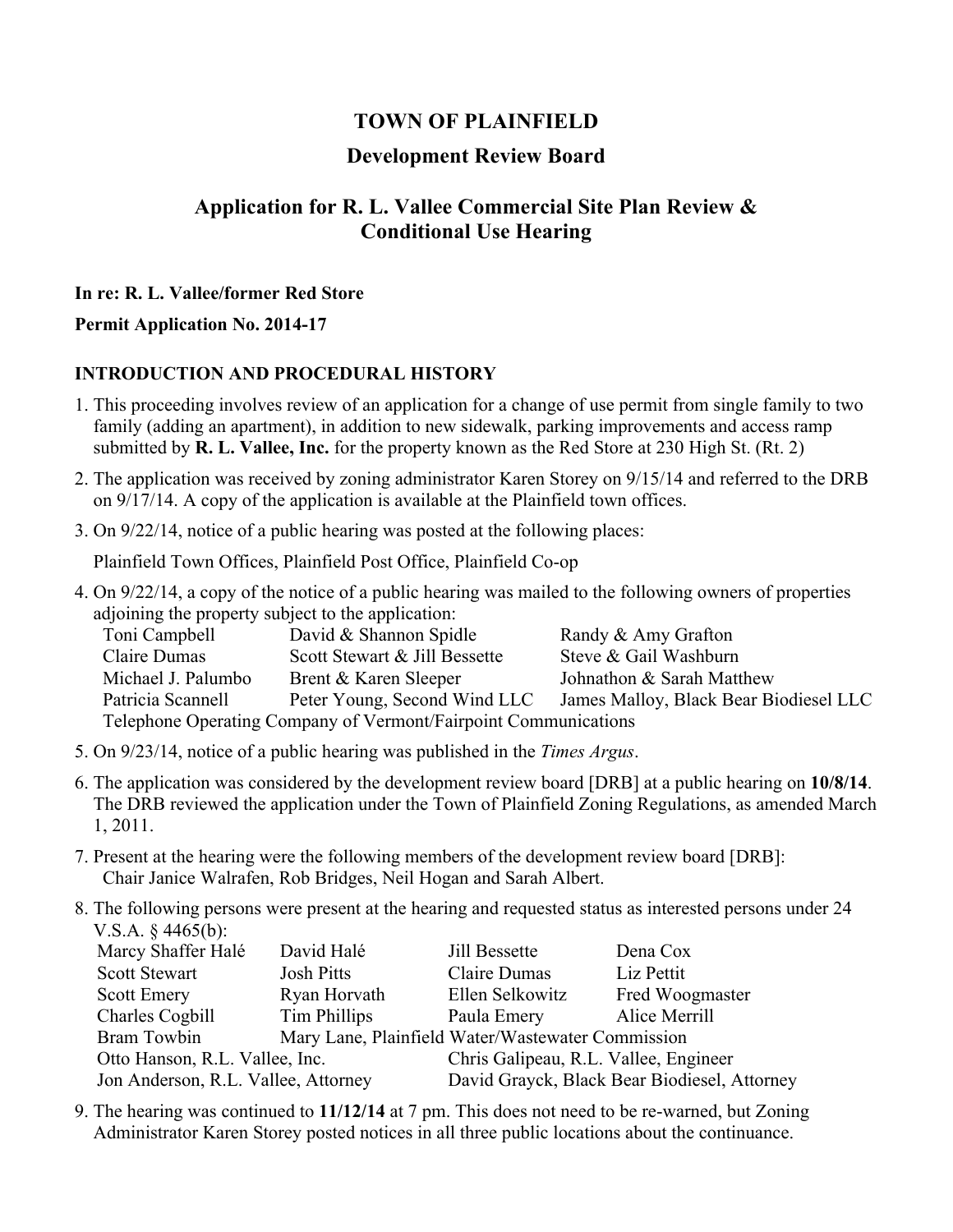- 10. Present at the continued hearing on **11/12/14** were the following members of the DRB: Janice Walrafen, Rob Bridges, Neil Hogan and Sarah Albert.
- 11. The following persons were present at the 11/12/14 hearing and requested status as interested persons under 24 V.S.A. § 4465(b): Charles Cogbill Tim Phillips Toni & George Campbell William L. Chidsey
- 12. At this hearing, R. L. Vallee requested a continuance to the December 10, 2014 meeting via a 11/6/14 letter from Chris Galipeau, Civil Engineer for the project. (attached)
- 12. The letter was read aloud and Charles Cogbill requested that he be allowed to comment on the part of the letter that states, "Vallee's impact on this wetland is negligible since we are increasing the impervious area by 930 square feet (0.02 acres)". Mr. Cogbill does not believe they should be able to draw any conclusions about the impact the impervious area will have on the wetlands, and reports this should be left to professionals, or the members of the DRB.
- 13. The DRB voted to reconvene the hearing on **12/10/14** at 7:30.\*
- 14. Because of bad weather and road conditions, the 12/10/14 meeting and hearing was postponed to **12/18/14**.
- 15. The hearing was reconvened on **12/18/14**. Present at the hearing were the following members of the DRB: Janice Walrafen, Rob Bridges, and Sarah Albert
- 16. The following persons were present at the hearing and requested status as interested persons under 24 V.S.A. § 4465(b):

| Jill Bessette                  | <b>Scott Stewart</b>                | Charles Cogbill                       | Alice Merrill                                |  |
|--------------------------------|-------------------------------------|---------------------------------------|----------------------------------------------|--|
| Jim Malloy                     | Peter Young                         |                                       | David Grayck, Black Bear Biodiesel, Attorney |  |
| Otto Hanson, R.L. Vallee, Inc. |                                     | Chris Galipeau, R.L. Vallee, Engineer |                                              |  |
|                                | Jon Anderson, R.L. Vallee, Attorney |                                       |                                              |  |

- 17. Section 2.6 of the zoning regulations states that site plan review by the Development Review Board is required for all commercial development.. The application requires review under the following sections of the Town of Plainfield Zoning Regulations:
	- 2.6 Commercial site plan review
	- 2.8 Conditional uses
	- $\cdot$  3.6 Signs
	- 3.8 Outdoor Lighting
	- 3.13 Parking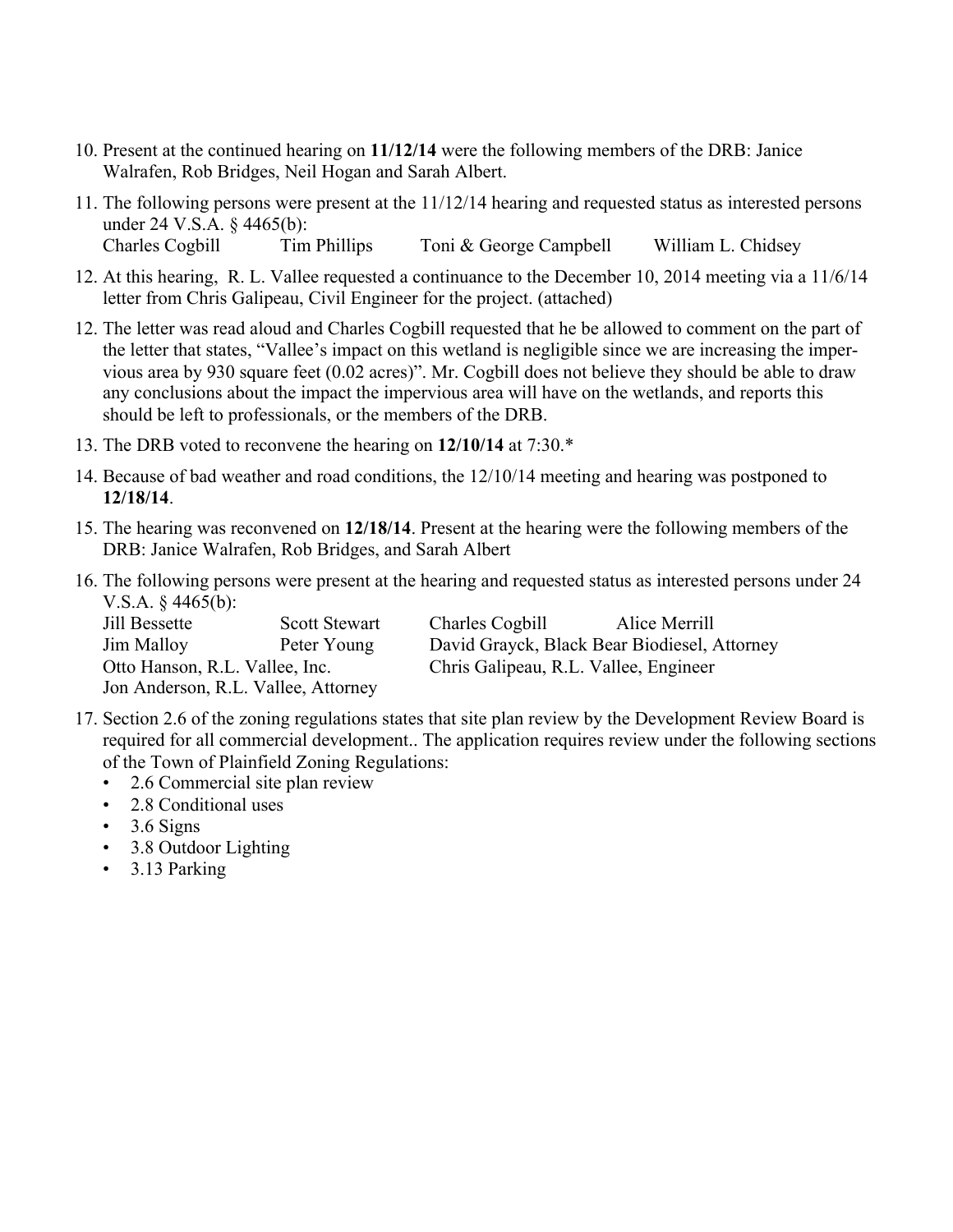## **FINDINGS**

Based on the application, testimony, exhibits, and other evidence the development review board makes the following findings:

- 1. The subject property is a .32 acre parcel located at 230 High Street (US Rt. 2) in the Town of Plainfield (tax map no. 11-029.000), containing a building formerly known as The Red Store and a detached garage. The applicant seeks to create a second apartment from the existing retail footage in the building and renovate the retail space.
- 2. The property is located in the **Village** District as described on the Town of Plainfield Zoning Map on record at the town office and section **4.4** of the Zoning Regulations. The proposed use is a retail commercial service, which is a conditional use in the village district.
- 3. The property is not in the Village Historic District nor are the buildings on the state or national registry of historic buildings
- 4. The exterior of the building will remain as it is, except for the addition of a handicap access ramp on the east side of the building next to a new building entrance, as shown on the site plan. The current 2-story apartment space of  $\pm 1,390$  sq. ft. will remain, and a second apartment of  $\pm 1,030$  sq. ft. apartment will be created in part the former retail space, leaving  $\pm 1835$  sq. ft. retail space. The garage will be available for use of the building tenants for storage and will not be rented separately.
- 5. Dark sky compliant, downward facing and fully shielded lighting will be installed over all exterior doors. All exterior lighting will be changed to energy efficient lighting. No pole-mounted lighting will be added.
- 6. Section 3.1.3 (1) of the Zoning Regulations requires one parking space for each residential unit. Section 3.1.3 (6) of the Zoning Regulations requires one parking space for every 100 sq. ft. of floor area for commercial uses. The site plan depicts the retail area as  $\pm 1835$  sq. ft.; however, the actual floor area of retail space will be less than this to allow for internal layout renovations.

By these calculations the site would need 20 parking spaces. The site plan indicates 7 spaces in front of the building, including one handicapped space, 4 spaces on the east side of the building, including one handicapped space, and 10 spaces on the eastern property line, for a total of 21 spaces. Parking spaces will be marked with paint on the paving and be at least 9 ft. wide and 18 ft. deep. There will be a  $\pm 20$  ft. aisle between the two rows of parking on the side of the building.

- 7. The site plan shows a  $\pm 22$  ft. wide travel lane between the sidewalk and the end of the parking spaces on the front of the building that will be bi-directional. The eastern access/curb cut is on the applicant's property and the western access/curb cut is on the property of the landowner to the west, currently occupied by Black Bear Biodiesel. There is a deeded shared R.O.W. between the two properties that has not been demarcated.
- 8. Scott Stewart, who owns the property to the east, states that the property boundary shown on the site plan is not correct. Mr. Galipeau says that they have not performed an actual boundary survey, instead using tax maps and ortho photos to depict the parcel size, but that they can minimize the width of the aisle between the rows of parking to accommodate this if necessary. The DRB requests that the site plan include the actual measurements. Applicant responded that the site plan includes dimensions as accurately as can be estimated without a survey.
- 9. The applicant had stated General Retail on the application instead of a specific retail use. Applicant does not yet have a tenant for the retail space, but their expectation is that a prospective tenant might be a boutique type shop selling local crafts, novelties, or food items. They want to renovate the retail space to make it more presentable to prospective renters. Mr. Hanson states that the space is too small for chain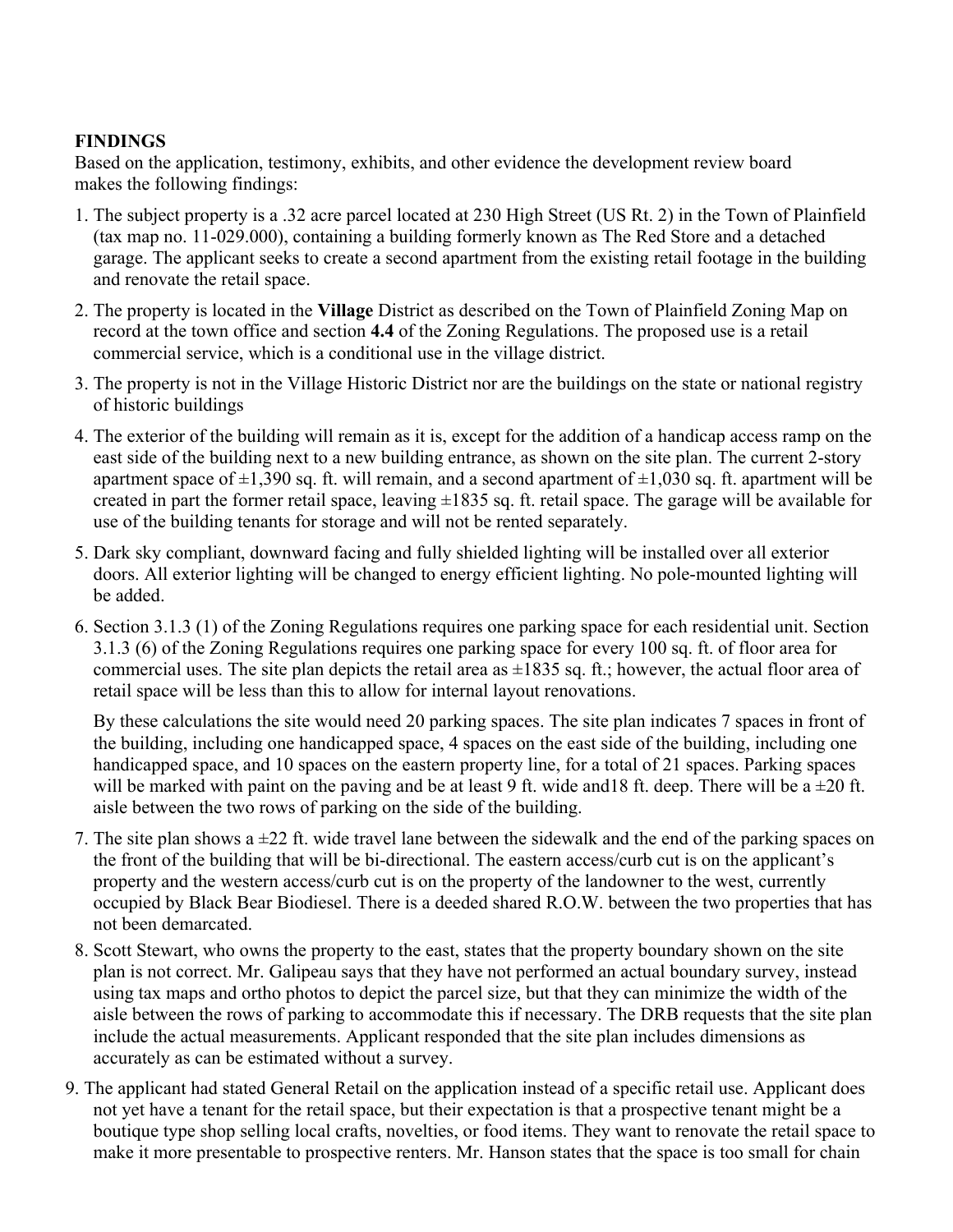store operations such as Dollar General. Applicant is willing to accept reasonable conditions the DRB might impose to limit the nature of the business. The general opinion is that a store dealing in adult-only materials or gambling activities would be inappropriate in the village.

- 10. The Zoning Regulations regulate change of use, defined as any change from one category of use to another or within a category of use, such as one retail use to another, or any change of character in the business activity. Since conditional use reviews hours of operation, signage and lighting, among other things, a conditional use permit can't be issued until the specific business is known.
- 11. Mr. Galipeau had spoken with Greg Chamberlin, the chief facility operator of the wastewater treatment plant. Applicant will still need to go to the Town Office to get an application, and follow the process to obtain a water and wastewater permits.
- 12. Charlie Cogbill draws attention to the increase in impervious surfaces in the northwest corner of the village and increased stormwater runoff into the Winooski River. He also calls attention to the number of businesses on the east and west ends of the village that have lights on until late at night, saying that the illumination goes beyond the property lines of those businesses.
- 13. Mr. Grayck states that the application has no signatures and adds that the apartment is currently rented to tenants. He requests that the site plan show property line setbacks and also asks that traffic study information be submitted as part of the record. He has concerns about the common R.O.W. and that parked vehicles could create problems with entry and egress.
- 14. The DRB would like to see clarification of the shared right of way issue and requested that the attorneys (Anderson and Grayck) come to a mutual agreement concerning its location before the continued hearing date. Anderson and Grayck were unable to do so (see no. 28B below).
- 15. At the **12/18/14** continuance, additional information was reviewed. The updated site plan, an email dated 9/24/14 and a letter dated 11/6/14 from Chris Gallipeau to the Zoning Administrator are incorporated into these findings.
- 16. An updated site plan has been submitted, showing setbacks and parking area dimensions. The boundary lines on the original site plan submitted were based on tax maps and ortho photos. Boundary line between applicant and adjacent landowners (Steward/Bessette) has now been adjusted based on information from landowner. The updated plan shows the previous boundary line as light gray and the revised darker line moved 6 ft. to the west.
- 17. Snow from the Maplefields' property in Marshfield has been brought to the subject property and stockpiled near the eastern property line. Snow piles get pushed against the trees on border, and the melting snow creates drainage problems on neighboring property. Applicant says that this was the result of a miscommunication and that in the future snow will be removed offsite to state-approved location.
- 18. The property drains to the north toward a small wetland on an adjacent parcel owned by Stewart and Bessette. Attorney Anderson claims that impact from the subject property on the wetland is negligible since they are increasing the impervious area in the parking lot by 930 sq. ft. A consultant was hired to delineate the wetland last summer; however, there was excavation in the immediate area at the same time in conjunction with work on the municipal water lines. Attorney Anderson says that the buffer depicted on the site plan represents the worst case scenario because it was delineated when the town water line was still leaking. The applicant has offered to hire a qualified person to delineate the wetland so that the state can make a determination as to whether it's a Class 2 wetland.
- 19. Mr. Cogbill states that the site plan doesn't indicate where water will drain, and that, however small, the drainage from the site is adding to the total cumulative effect of stormwater in the village.
- 20. Applicant is not proposing any deed restrictions in conjunction with this project.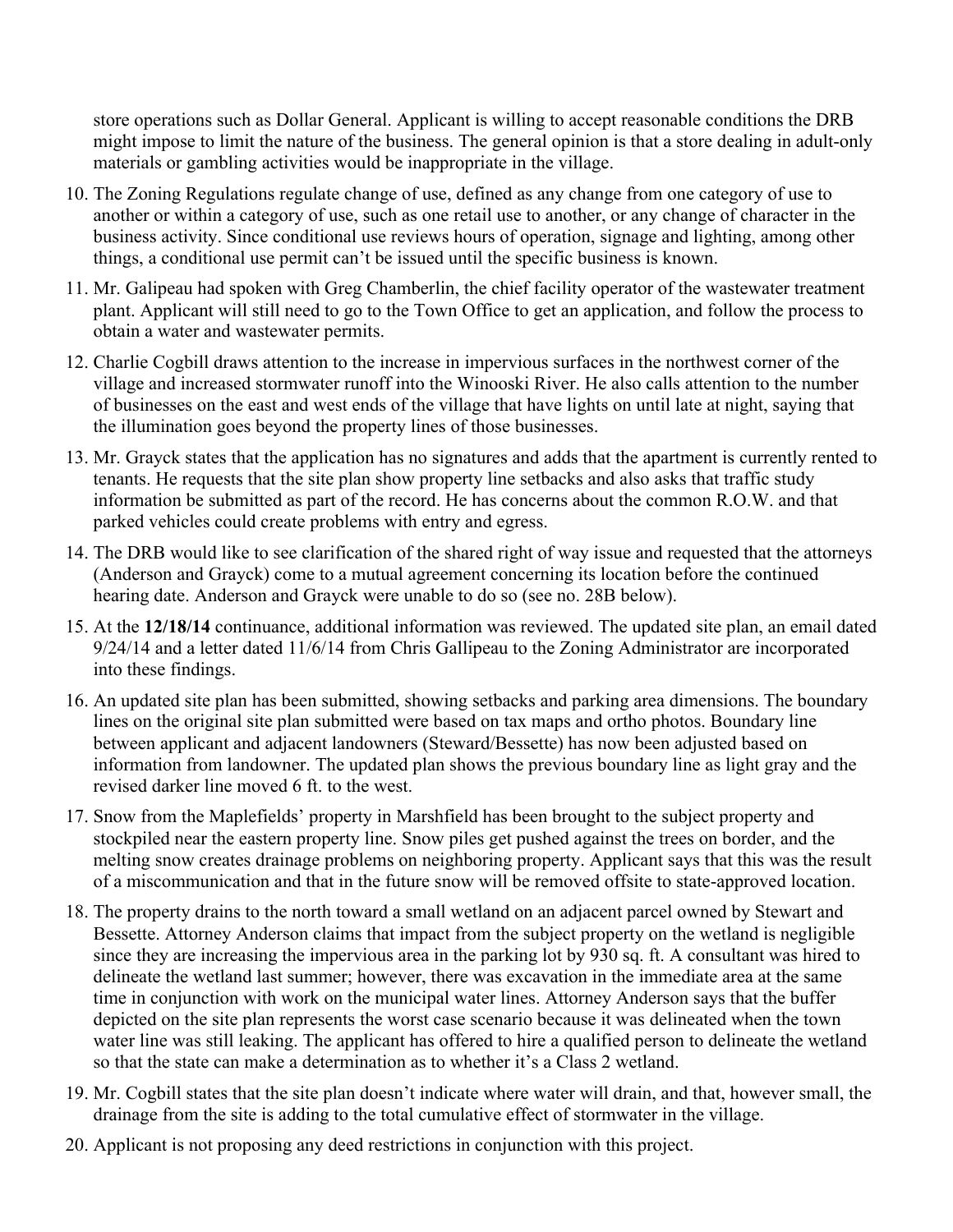- 21. A zoning application with the applicant's signature has been submitted to the zoning administrator.
- 22. The applicant agrees to amend the zoning application question "Is access by ROW or easement?" to say that, **Yes**; it had originally been marked as **No**. (Note: applicant representative amended it during the hearing.) The DRB recognizes that the applicant also has access via a curb cut on his own property (see Findings no. 7).
- 23. The trash and recycling dumpsters will be located inside the garage shown on the plan and will not be visible from outside the building. The trash dumpster will be emptied once a week and the recycling containers will be emptied no less frequently than every two weeks.
- 24. Applicant will obtain a permit for the building from the Vermont Fire Safety Division; Attorney Anderson states that in order to secure this permit the building must comply with requirements for the state Building Energy Standards. Mr. Gallipeau states that the applicant typically works with Efficiency Vermont during building renovations.
- 25. Applicant is not proposing additional landscaping on the parcel, asserting that the parking plan does not allow room for street trees along the inside of the sidewalk. Applicant will not be installing fencing.
- 26. There is uncertainty as to whether the state owns the land underneath Rt. 2, including the state right of way that extends 33 ft. from the highway center line, or whether the applicant owns to the center line of the road, which is normally the case with rural roads.
- 27. Applicant used the ITE (Institute of Traffic Engineers) manual, 9<sup>th</sup> edition, to calculate traffic estimates for a specialty retail operation, stating that for the square footage at this site, approximately 9 trips would be generated per hour at peak times. The prior use as a gas station, he calculated, would have been just over 30 trips per peak hour. Since the proposed use, including the residential units, would generate  $\pm 10$  trips per peak hour, this is considerably less than the prior use.
- 28. The standards from Section 2.6 Commercial Site Plan Review were reviewed:
	- A: DRB members find that the scale and size of this project are compatible with nearby properties and the historic character of the Village.
	- B: As to whether the use was appropriate to district and not detrimental to others in that district, or to neighboring properties: Attorney Gracyk asks whether the shared ROW now exists between the sidewalk and the end of the proposed parking spaces or whether it includes the area in front of the building where they have parking spaces. His concern is that the project not interfere with how Black Bear Biodiesel uses the parking area in front of their building. The DRB had requested that the applicant work out an agreement with Black Bear Biodiesel concerning the common right of way on both properties, but this has not happened.

Conditions will be put on the permit to address concerns of abutting property owners on the east side.

- C: The DRB ascertained that since the project is a mixed use of residential and retail, it does utilize land efficiently.
- D: Traffic circulation and parking was been addressed in Findings nos. 6 & 7.
- E: With regard to odor, noise, and lights beyond the property line, this issue was addressed in Findings nos. 5 & 21 and will be also be addressed in the conditional use review when the applicant secures a retail tenant. Landscaping is addressed under Findings no. 23.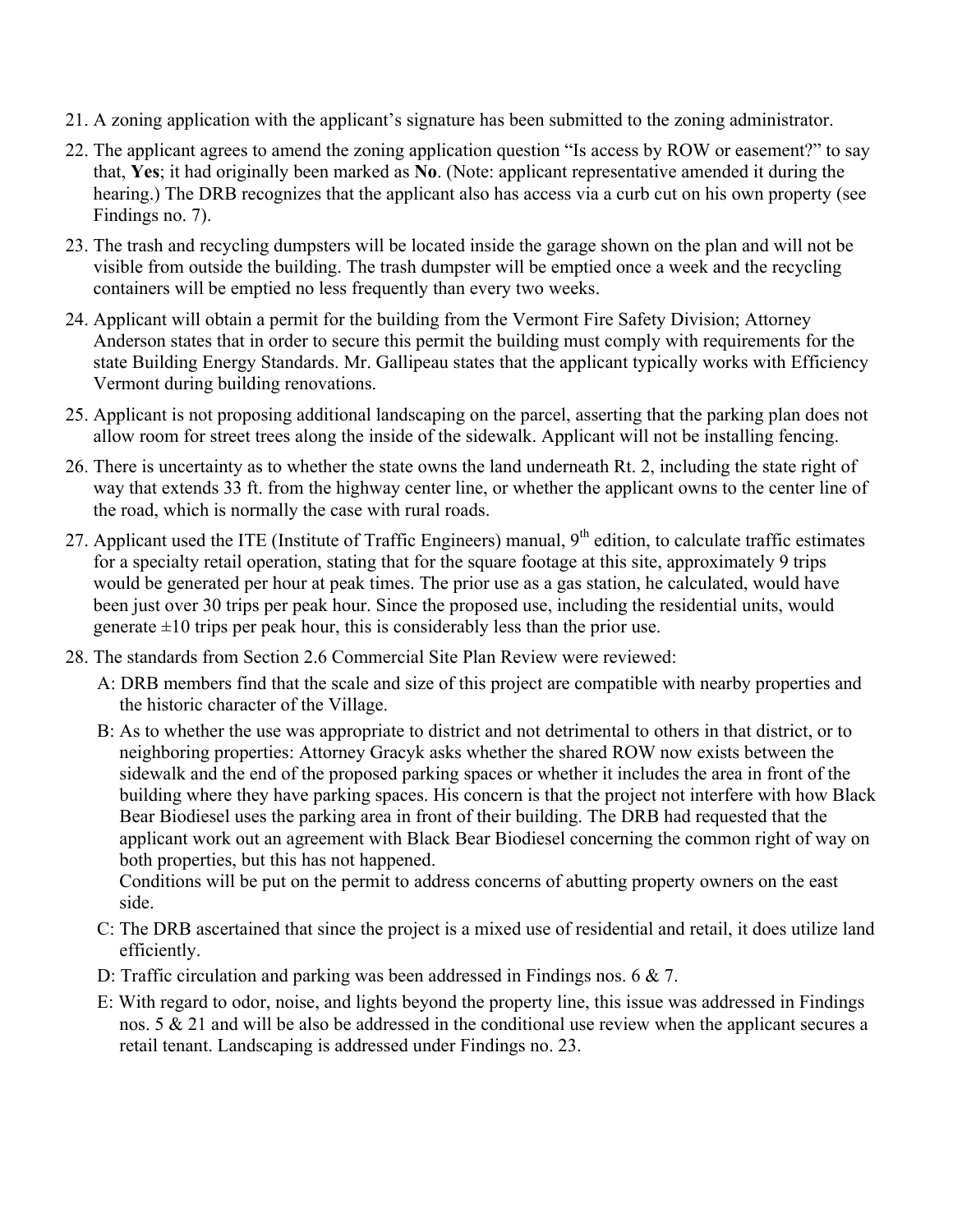## **DECISION AND CONDITIONS**

Based upon these findings and information (letters and site plans) submitted by the applicant, the DRB votes to approve the commercial site plan dated 1/26/15 (attached) for two apartments and a retail operation at this location subject to the following conditions:

- 1. No structural changes to the exterior of the building except the addition of a handicapped access ramp.
- 2. No changes in outdoor lighting locations; any replacement fixtures shall be downward-facing and energy efficient, and in compliance with Section 2.6 (e) of the Zoning Regulations.
- 3. The ±22 ft. bi-directional travel lane in front of the building between the rear of the parking spaces and the sidewalk shall be kept open and unobstructed for vehicle access, until a change in configuration may be permitted by the DRB.
- 4. No snow shall be brought to the property from offsite and excess snow shall not be stockpiled on the site. Excess snow shall be removed offsite in accordance with state regulations.
- 5. No obstructions shall be permanently placed or maintained along any boundary with the easterly neighbor except as shown on the site plan.
- 6. The tenant for the retail space shall obtain a Conditional Use permit before occupying the premises.
- 7. All applicable state and local permits and compliances (wastewater, fire & safety, Vermont Commercial Building Energy Standards, etc.) will be obtained by applicant and recorded with the town.
- 8. Any changes to the above conditions or to the exterior lighting, trash storage, parking and traffic circulation as described in the findings and updated site plan will necessitate an amendment to the commercial site plan by the DRB.

Also, The DRB recommends strongly that the applicant work with adjacent landowners to minimize the impact of stormwater coming from the property and to control its deliverance to the Winooski River.

Voting in favor: Janice Walrafen, Rob Bridges, and Sarah Albert. The decision carries 3–0.

 $\mathcal{L}_\text{max}$  , and the contract of the contract of the contract of the contract of the contract of the contract of the contract of the contract of the contract of the contract of the contract of the contract of the contr

Dated at Plainfield, Vermont, this day of  $\qquad \qquad$ , 2015.

Janice Walrafen, Chair

**NOTICE**: This decision may be appealed to the Vermont Environmental Court by an interested person who participated in the proceeding(s) before the Development Review Board. Such appeal must be taken within 30 days of the date of this decision, pursuant to 24 V.S.A. § 4471 and Rule 5(b) of the Vermont Rules for Environmental Court Proceedings.